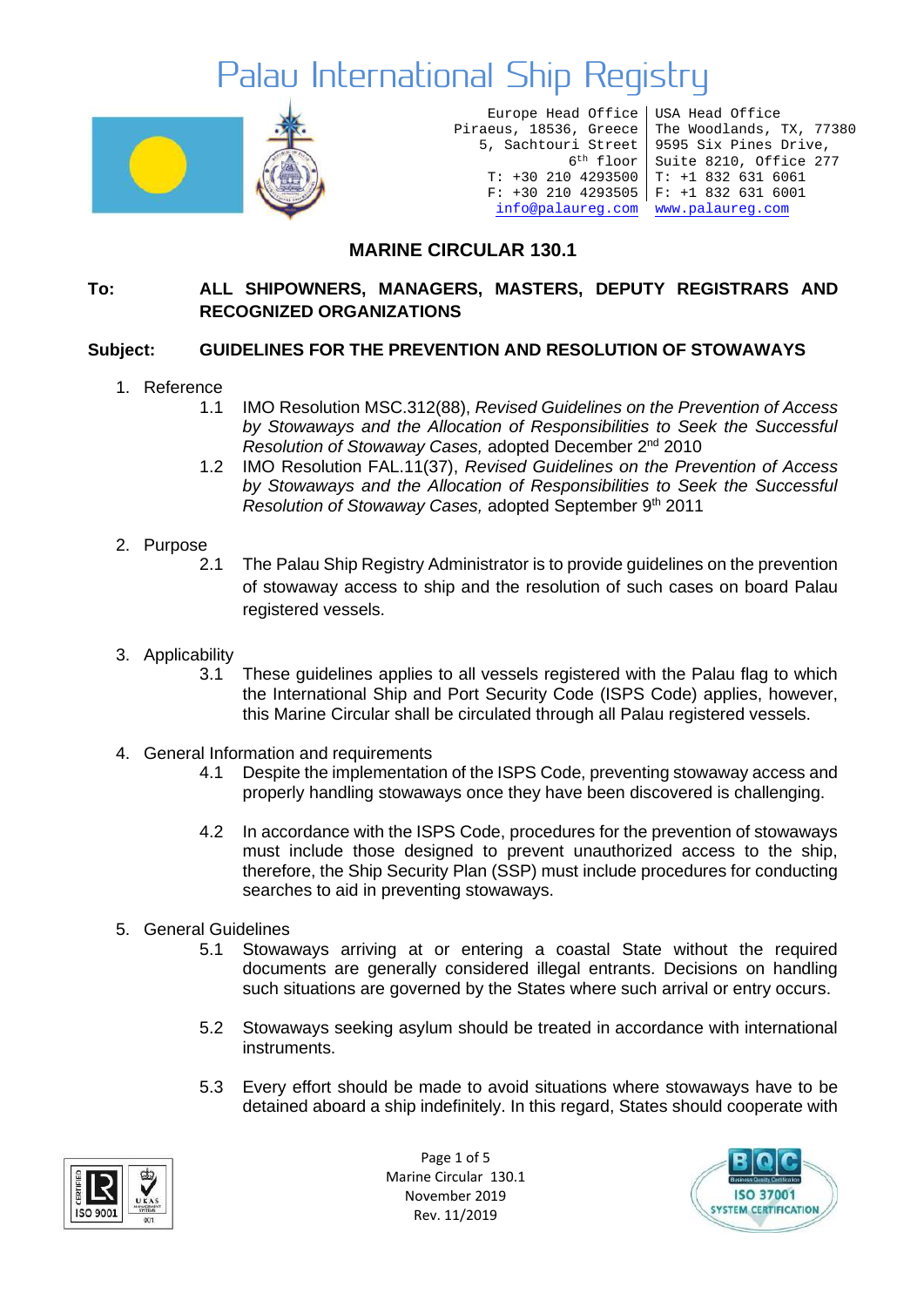

Europe Head Office Piraeus, 18536, Greece 5, Sachtouri Street 6th floor T: +30 210 4293500 T: +1 832 631 6061 F: +30 210 4293505 F: +1 832 631 6001 USA Head Office The Woodlands, TX, 77380 9595 Six Pines Drive, Suite 8210, Office 277 [info@palaureg.com](mailto:info@palaureg.com) [www.palaureg.com](http://www.palaureg.com/)

the Company in arranging the disembarkation of stowaway(s) to an appropriate State.

- 5.4 Where the nationality, citizenship, or right of residence cannot be established, the port State of stowaway embarkation are to accept the return of the stowaway for examination, pending final case disposition. However, this may not always be the case.
- 6. Means of Gaining Access to a Vessel
	- 6.1 The following are the most common ways for stowaways to board vessels:
		- 6.1.1 Climbing up over the side of a vessel, using mooring lines or poles and then hiding in an unlocked locker or void space, an empty drum, a lifeboat, or under containers stowed on deck;
		- 6.1.2 Entering soft top containers through the top so that the customs or security seals on the container doors remain intact before the container is loaded on the ship;
		- 6.1.3 Hiding in empty containers;
		- 6.1.4 Hiding in rudder trunk spaces (especially when ship is in ballast condition);
		- 6.1.5 Hiding in ventilation trunks (especially in Ro-Ro Car Carriers);
		- 6.1.6 Hiding in the ceiling of the tally office;
		- 6.1.7 Disguising themselves as stevedores; and
		- 6.1.8 Acts of impropriety and/or malfeasance on the part of the port agent or port facility security officer.
- 7. Preventive Measures for the Company/Master
	- 7.1 Companies and Masters should ensure that adequate security arrangements are in place to prevent illegal boarding of the vessel. All stowaway preventive measures should be documented in the SSP.
	- 7.2 When calling at ports where there is a risk of stowaway embarkation, security arrangements should contain, at a minimum, the following preventive measures as deemed appropriate and on the evaluation of the risk assessment being implemented:
		- 7.2.1 All doors, hatches and means of access to holds or stores, which are not used during the ship's stay in port should be locked;
		- 7.2.2 Shoreside access points to the ship should be kept to a minimum and be adequately secured;



Page 2 of 5 Marine Circular 130.1 November 2019 Rev. 11/2019

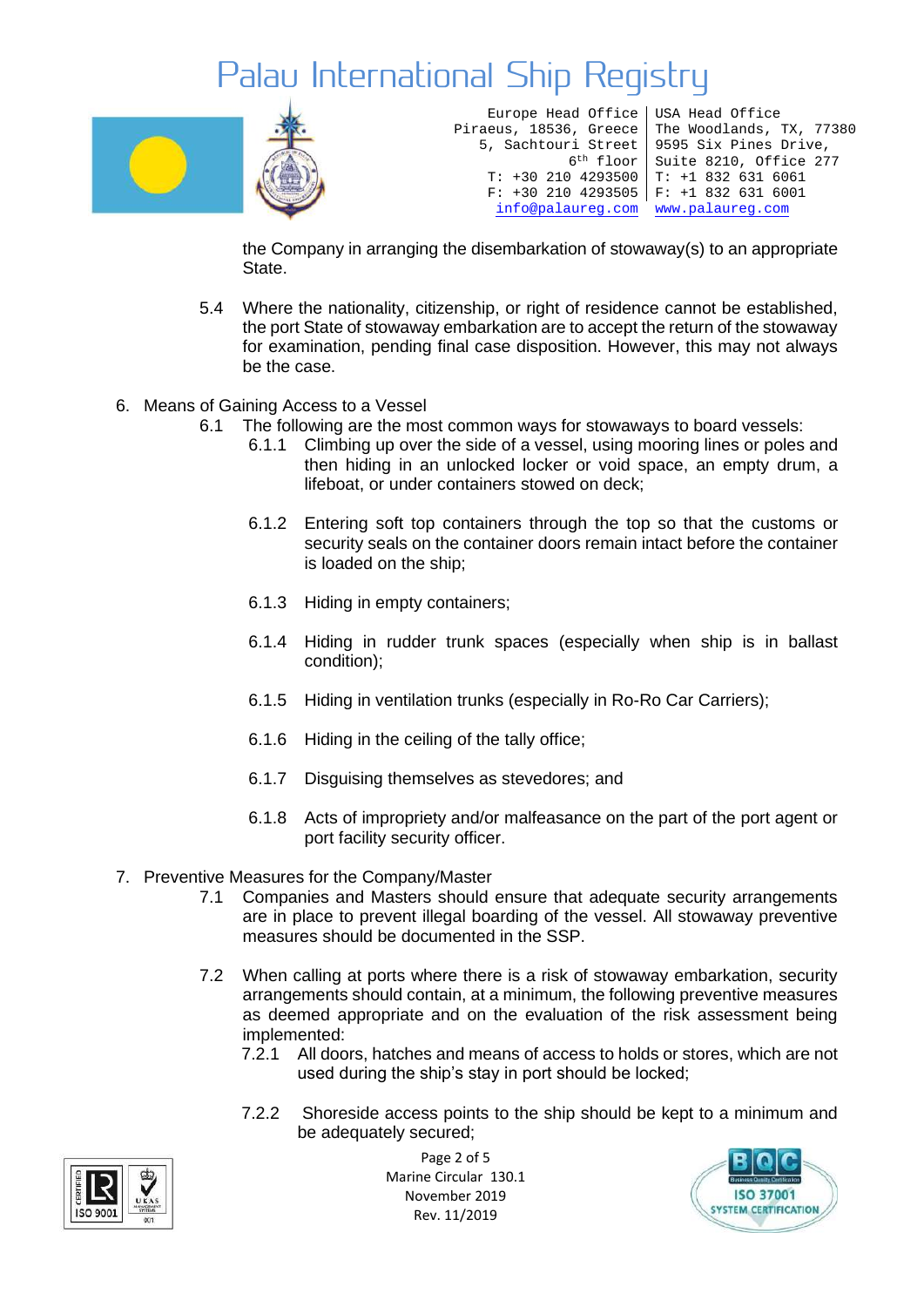

Europe Head Office Piraeus, 18536, Greece 5, Sachtouri Street 6th floor T: +30 210 4293500 T: +1 832 631 6061 F: +30 210 4293505 F: +1 832 631 6001 USA Head Office The Woodlands, TX, 77380 9595 Six Pines Drive, Suite 8210, Office 277 [info@palaureg.com](mailto:info@palaureg.com) [www.palaureg.com](http://www.palaureg.com/)

- 7.2.3 Waterside access areas seaward of the ship should be adequately secured;
- 7.2.4 Adequate deck watch should be kept;
- 7.2.5 All persons coming aboard the vessel should be required to present a valid permit (no permit  $=$  no access);
- 7.2.6 If cargo operations require several stevedores, the Stevedore Supervisor should provide the Ship Security Officer (SSO) with a detailed count of the number of stevedores prior to cargo handling and final confirmation once they are all ashore.
- 7.2.7 All embarkations and disembarkations should be strictly tallied by SSO or designated crew member;
- 7.2.8 Adequate means of communication should be maintained; and
- 7.2.9 Adequate night lighting should be maintained both inside and along the hull.
- 7.3 When departing from a port, a ship is required to undergo a thorough a search procedure for the prevention of stowaways which should be documented in the SSP with priority given to places where stowaways are most likely to hide. Search methods that could harm secreted stowaways should not be used.
- 7.4 To ensure that no stowaways are present, areas to be fumigated or sealed should be thoroughly searched before proceeding.
- 7.5 Companies should seek advice from their P&I Club regarding stowaways and smuggling. In many cases the P&I Clubs have informative material, suggestions for preventative procedures, and experience in risk assessment for these incidents.
- 8. Risk Management
	- 8.1 If a stowaway is found, the vessel may be held responsible for the cost and liabilities of disembarkation and repatriation.
	- 8.2 Consider taking the following additional steps to mitigate risk:
		- 8.2.1 Clearly state the responsibility for cargo operations, stevedores and stowaways in the charter party terms;



Page 3 of 5 Marine Circular 130.1 November 2019 Rev. 11/2019

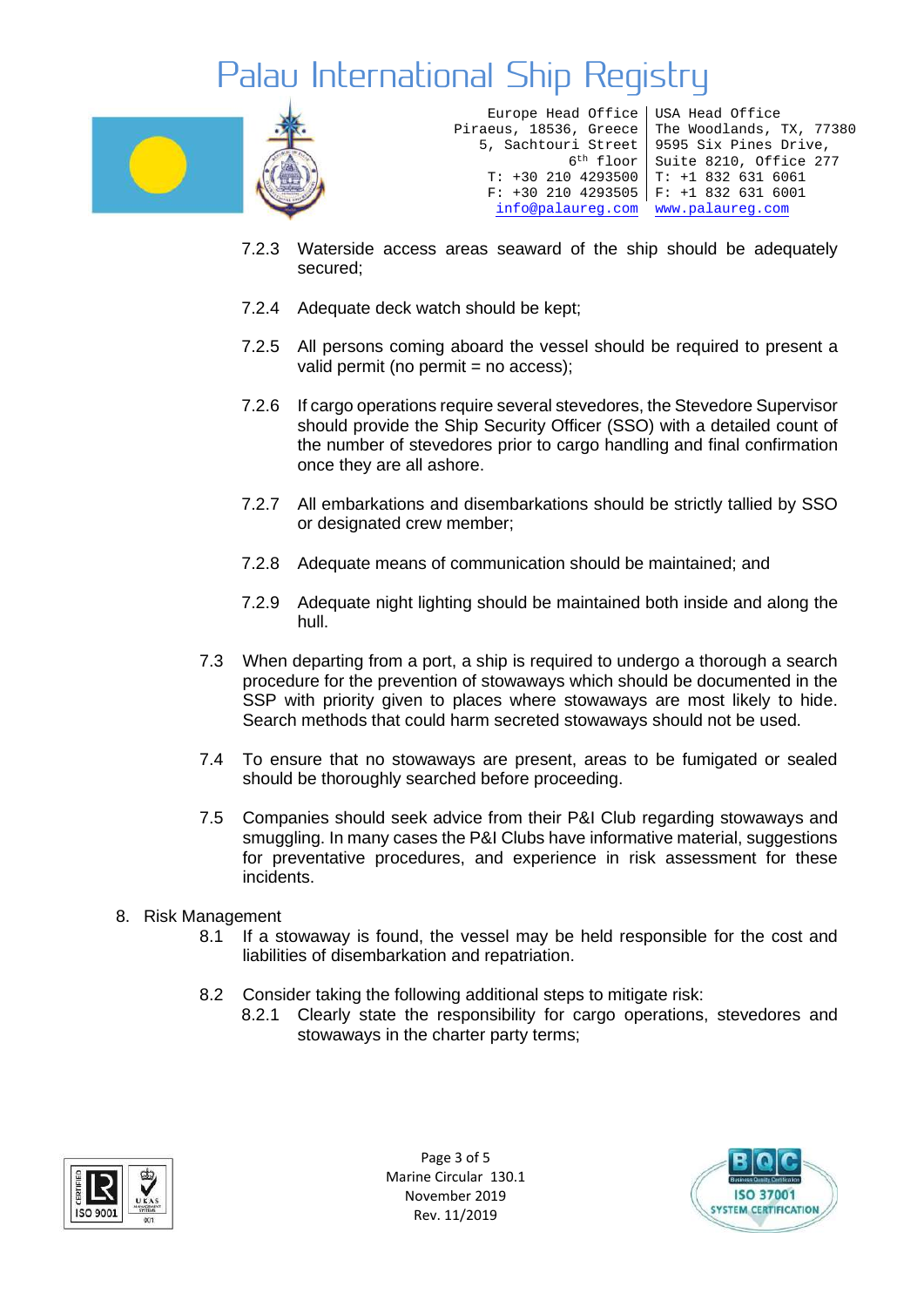

Europe Head Office Piraeus, 18536, Greece 5, Sachtouri Street 6th floor T: +30 210 4293500 T: +1 832 631 6061 F: +30 210 4293505 F: +1 832 631 6001 USA Head Office The Woodlands, TX, 77380 9595 Six Pines Drive, Suite 8210, Office 277 [info@palaureg.com](mailto:info@palaureg.com) [www.palaureg.com](http://www.palaureg.com/)

- 8.2.2 Brief the vessel's officers and crew in advance about specific risks at impending ports of call;
- 8.2.3 Demonstrate ISPS Code compliance, including proper recordation of security drills and exercises in the vessel's log;
- 8.2.4 Seek the latest information about port conditions from local shipping agents;
- 8.2.5 Ensure that the SSO is provided with the means to accurately assess the situation and prepares the vessel accordingly;
- 8.2.6 Plan and discuss vessel access control, in particular gangway checks with the crew in advance:
- 8.2.7 Anticipate and estimate the purpose for and volume of visitors/workers that may come aboard the vessel;
- 8.2.8 Regularly check for the presence of unauthorized persons aboard during time at anchorage and at berth; and
- 8.2.9 Be sure to conduct a search for unauthorized persons prior to departure.
- 9. Reporting Stowaway Incident
	- 9.1 Initial notification of a stowaway incident should be submitted via e-mail to the Palau Ship Registry Administrator's Technical Department at technical@palaureg.com within 24 hours of when the stowaway(s) are discovered on board.
	- 9.2 When reporting stowaway cases, see the Revised Guidelines on the Prevention of Access by Stowaways and the Allocation of Responsibilities to Seek the Successful Resolution of Stowaway Cases adopted by the International Maritime Organization (IMO) by Resolutions MSC.312(88) and FAL.11(37) for further guidance.
- 10. Investigation and Review of Stowaway Incidents
	- 10.1 The discovery of a stowaway indicates a breach in ship security. As such, stowaway incidents should be reviewed to identify the root cause(s) of the security breach and the actions necessary to prevent reoccurrence, such as amending the SSP and implementing additional security measures.



Page 4 of 5 Marine Circular 130.1 November 2019 Rev. 11/2019